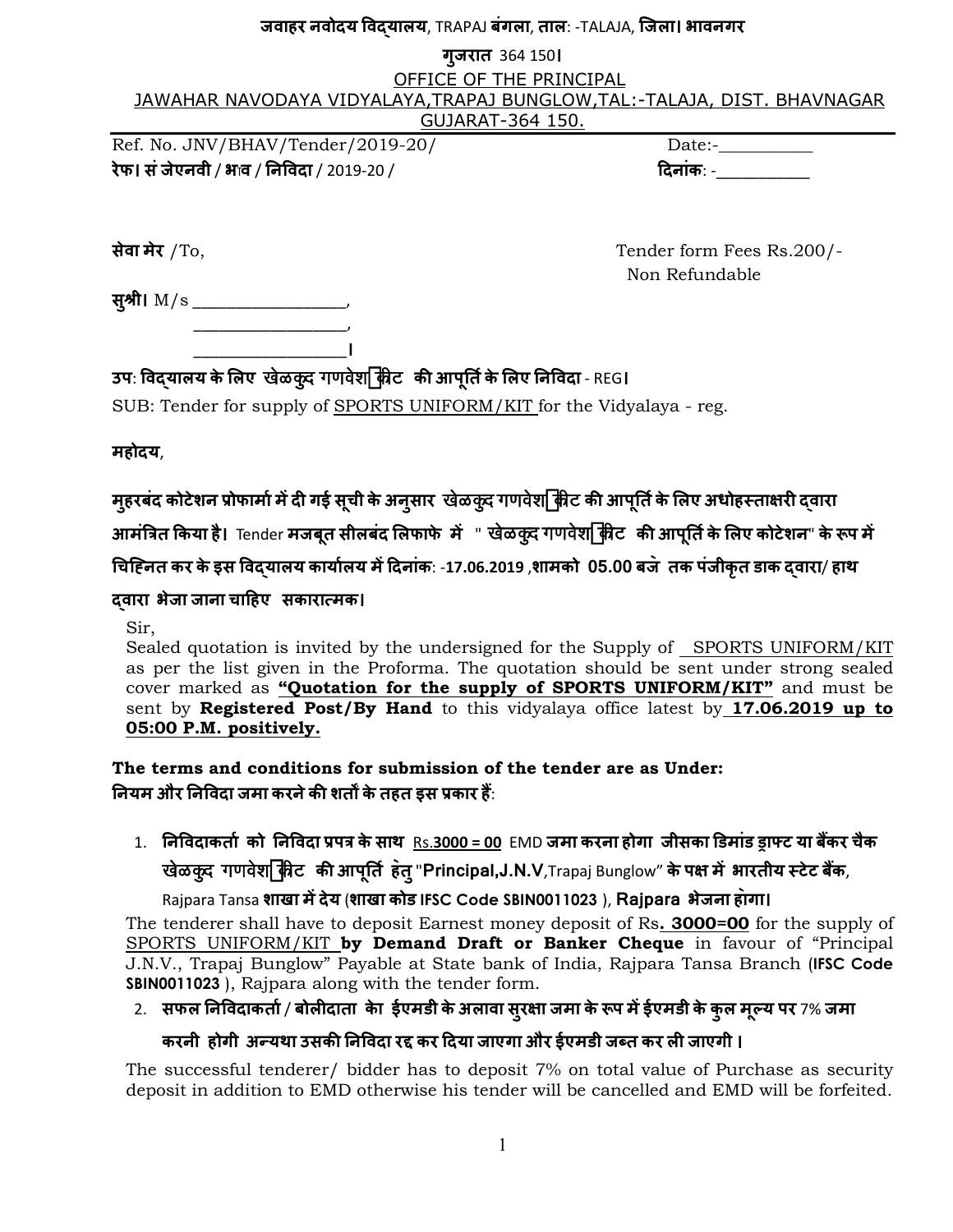3. **सर1ा ु जमा पर कोई** Interest**Interest नह+ंमीलेगा।। सर1ा ु जमा रा"श क# आय 4कसी भी अनबंधु केतहत**

## **अपनेदायAव को परा ू करनेके"लए यद आव\_यक आपत&कता& ू क# वफलता सेउAपXन नकसान ु के"लए मआवजे ु के 6प म\* न वदाकता& स॓ वसला जाऐगा| ु**

The Security Deposit will not carry any interest. The proceeds of the security deposits shall be payable to the purchaser as compensation for any loss resulting from the supplier's failure to complete its obligation under the contract, if required.

 $4.$  सुरक्षा जमा S.B.I. के पार चेक दवारा संतोषजनक ढंग से अनुबंध की अवधि समाप्त होने के बाद वापस किया जाएगा

SBI Rajpara Tansa **शाखा**/RTGS Rajpara**।**

The Security Deposit will be refunded after the expiry of the contract period satisfactorily by the crossed Cheque of S.B.I.- Rajpara Tansa Branch , Rajpara.

5. **4कसी भी ओवरराइटंग या न वदा म\*सुधार नह+ंहोना चाहए। यद न वदा म\*सुधार हो जाता है तो सुधार क#ये आंकड़े के ऊपर रन बनाए जाना चाहए ऑर नये आंकड़े को ऊपर "लखा जाना चाहए और वहा न वदाकता& को पूण& ह0ता1र और तार+ख के साथ सAया पत 4कया जाना चाहए।** अभिप्रमाणित के अभाव मे निविदा खारीज किया जा सकता है दरों को निविदा के निर्धारित प्रोफार्मा **म\* भरना चाहए । इसकेबारेम\*कोई जेरोmस कॉपी क# अनुमत नह+ द+ जाएगी।**

There should not be any overwriting or correction in the quotation. if figure is to be amended, it should be neatly scored out : the revised figure should be written above and the same should be attested with full signature and date. In the absence of attested signature the quotation is liable to be rejected, the rates must be quoted in the prescribed Proforma only. No Xerox copy of it would be allowed.

6. **आपूर्तिकता निर्धारित समय के भीतर वस्तुओं की आपूर्ति करने में विफल होगा तो अधोहस्ताक्षरी खुले** 

बाजार से वस्तुओं की खरीद करने की आजादी होगी जस अनुबंध / निविदा किसी अन्य व्यक्ति / फर्म.

**और यद क#मत का अंतर है जो व0तुओंक# खर+द बाजार सेक# गई सdलायर इस रा"श का भुगतान**

**करनेके"लए उAतरदायी होगा जो सdलायर क# ईएमडी** / **सुर1ा जमा से वसुल+ जाऐगी। इस तरह के**

### **आपूत&कता&ओंकाल+ सूची म\*डाल दया जाएगा।**

If the supplier fails to supply the items within the stipulated time, the undersigned shall be at liberty to Purchase the items from the Open Market to get the rest of the contract/Tender completed by any other person/firm and the difference of price, if any shall be deducted from the EMD/Security deposit and in case any amount in excess of the EMD/SD is paid by the undersigned, the supplier shall be liable to pay this amount, and the Security deposit will be forfeited. Such suppliers will be blacklisted.

7. Tenders without Earnest Money Deposit/Security Deposit will be rejected.

### **सुर1ा जमा 2बना** Tenders **खाlरज कर दया जाएगा।**

8. The rates quoted will be applicable for the period up to **30.04.2020**.The delivery of the material should be made up to the store room of the vidyalaya.

 $\blacksquare$  Tender के दर 30.04.2020 तक की अवधि के लिए लागू होगी Tenderer को सामग्री विद्यालय के स्टोर रूम **तक़ पहोचॉना होगा।**

9. दर F.O.R. होना चाहिए और उसमे सभी कर शामिल करना चाहिए जेसेकी उत्पाद कर,बिक्री कर,  $G.S.T/V.A.T.,$  माल ढूलाई और अन्य कर, Tender के नीयत की गई दरके सीवा अन्य कोई कर **का भुगतान विद्**यालय दवारा नही होगा , Tender की स्वीकृति की स्थिति मे उसका उल्लेख किया **है।**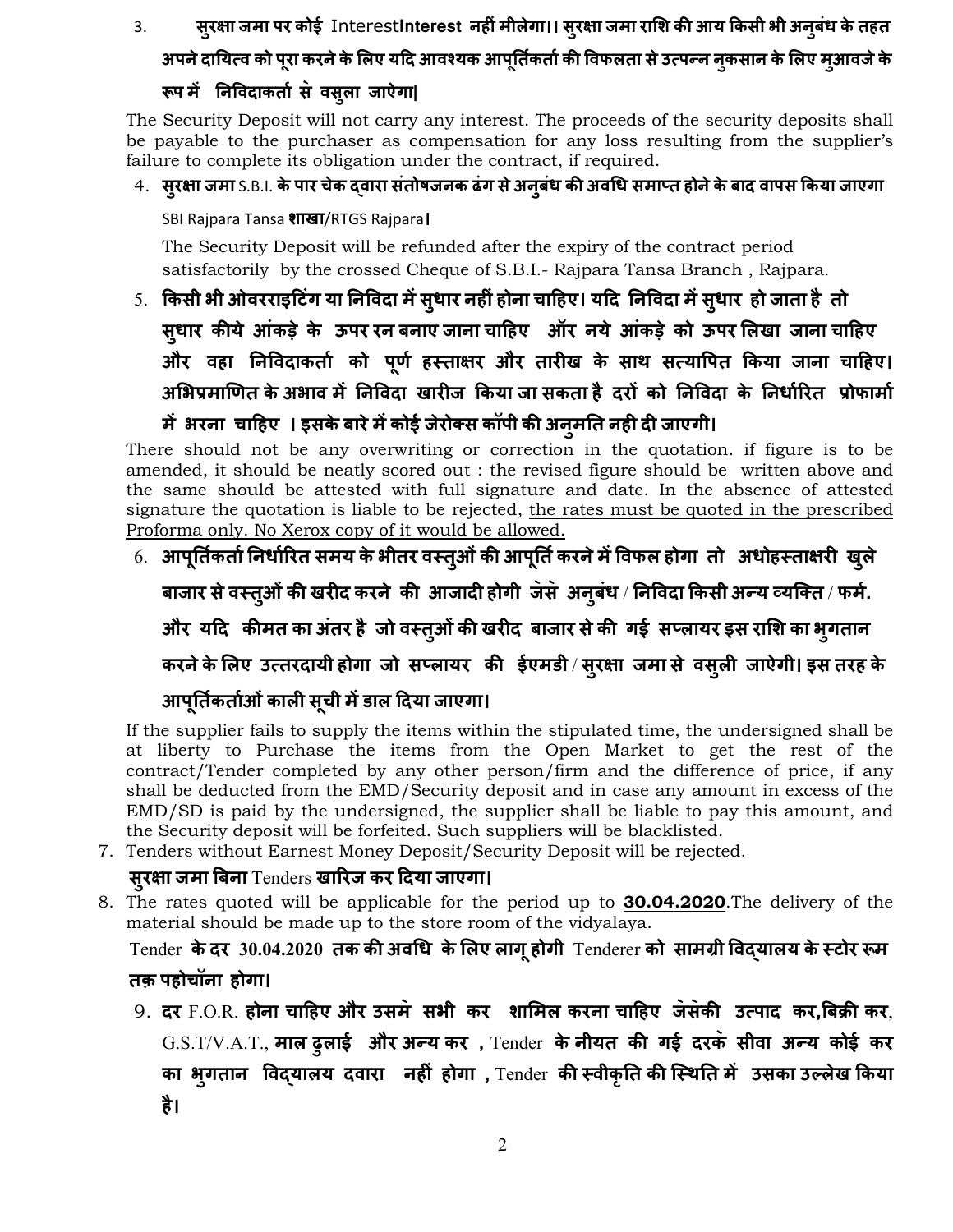The Rate should be F.O.R. and should include Excise duty, Sales Tax, G.S.T/V.A.T., Freight charges, and other taxes rates or imposition whatever liable in respect of the supply the Vidyalaya shall not be liable to pay any tax, freight etc. which has been clearly mentioned in the quotation in the event of the acceptance of the quotation.

# 10. **आपूत&कता&मशीन मुsण 2बल केसाथ** "Pacca-**2बल**" (**मुsत**) **का** produce **करने के"लए बाtय किया जाता है. बिल मे बिल सं, बिक्री कर** G.S.T/C.S.T./TIN नहीं है उस परिस्थितियों मे

## **आपूत&कता& को वो 2बल का भुगतान नह+ं4कया जाएगा**

The supplier is bound to produce " Pacca-Bill " (Printed) with machine printing Bill No., Sales Tax no., G.S.T/C.S.T./TIN No, etc. The payment will not be made in any circumstances if the supplier fails to produce the bill as per condition.

11. Part payment of the bill will not be made. The payment will be made only after the supply of articles as per order and specifications subject to verification of the quality.Rates per item, per K.G., etc. as applicable may be given item wise and quantity wise separately. Only fixed rate be mentioned rates should not contain from—to example 5=00—15=00.

 **2बल का** Part payment **नह+ं4कया जाएगा आदेश केअनुसार और गुणवAता केसAयापन केअधीन**  $\overline{\mathbf{d}}$  **निर्निर्देशों के रूप मे लेख की आपूर्ति। आइटम प्रति दरे, के.जी. प्रति, आदि के रूप मे लागू आइटम** 

 **बु vमान और मा3ा बु vमान द+ जा सकती है अलग से। के वल नधा&lरत दर का उWलेख 4कया जाए दरk उदाहरण सेकरनेके"लए शा"मल नह+ंहोना चाहए** 5 = 00-15 = 00**।**

12. **)Aयेक आइटम के"लए** Sample **मुफत न वदा खोलने केसमय म\*लाया जाना चाहए । मामलेम\***,

 $\sup$ pliers की आपूर्ति या तो निम्न गुणवत्ता से बना है या सप्लाय करने मे $\;$  विफल रहता है , निर्धारित

**अव7ध म\***tender ko Anausaar **माल क# आपूत& क़रता नह+ है तो उसक#** E.M.D./S.D **जZत 4कया जाएगा** 

**Sample for each item should be brought at the time of opening of tender free of cost. In case the supply is made of either inferior quality or the supplier fails to supply the goods in the stipulated period as per specification and tender his E.M.D & S.D. will be forfeited.**

 $13.$  आपूर्ति की सख्ती से अनुमोदित नमूने के अनुसार होना चाहिए अन्यथा आइटम /

#### **सामpी आपूत&कता&केपlरवहन लागत सेखाlरज कर दया जाएगा।**

The Supply must strictly be according to the approved sample otherwise the items/ materials will be rejected at the transportation cost of the supplier.

14. Tender की अस्वीकृति की घटना में E.M.D. उसी के डिमांड ड्राफ्ट / बैंकर्स चैक से वापस की

**जाएगी।**

In the event of the rejection of the quotation, the E.M.D. will be returned by the Same Demand Draft or Banker Cheque.

### 15. **पै4कंग**, **अpेषण**, **लोEडंग** / **अनलोEडंग और बीमा आद के"लए अतlरmत शुWक नह+ं दया जाएगा|**

#### **भुगतान क॓वल** Tender quoted **दरk पर ह+ 4कया जाएगा ।**

 No extra charge for packing, forwarding, loading/unloading and insurance etc. will be paid on the rates quoted.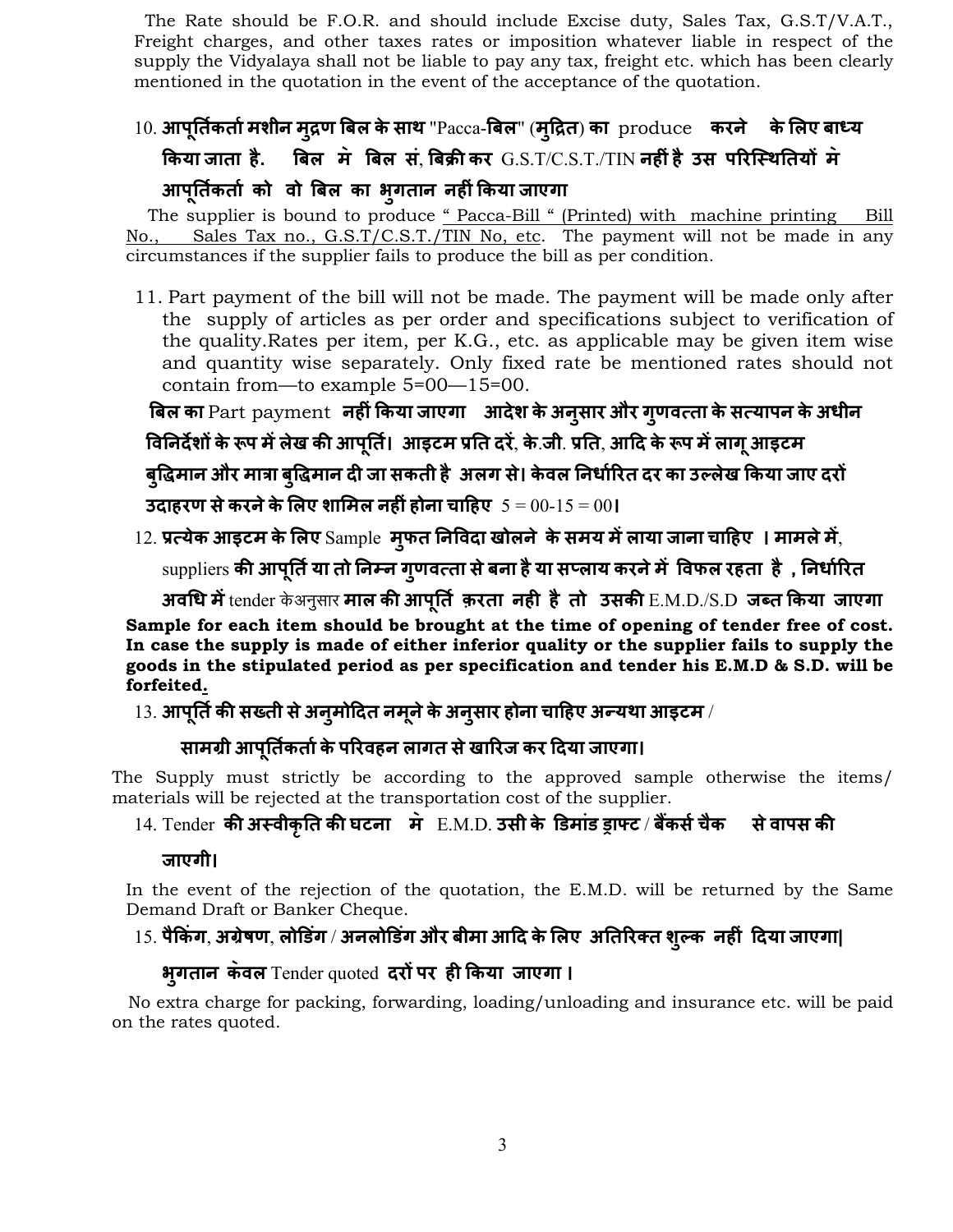#### 16. **मुहरबंद कोटेशन अध्यक्ष, खरीद की सलाहकार समिति की अध्यक्षता में जवाहर नवोदय**

 **वयालय**, Trapaj **बंगला**, **ताल**: -Talaja, **िजला**: -Bhavnagar (**गुजरात**) **म\* दनांक**: -21.06.2019

11:00 **बजे खोला जाएगा |**टेन्डर पार्टी के ईस मीटींग मे उपस्थीत रहना हागा|

The quotation will be opened under the chairmanship of the chairman, purchase advisory committee on **21.06.2019 at 11:00 a.m**.at: **Jawahar Navodaya Vidyalaya,Trapaj Bunlow,Tal:-Talaja,Dist:-Bhavnagar(Gujarat) The tender party instructed to present in this PAC meeting.** 

### 17. विशिष्टता / मार्क / ब्रांड / निर्माण इस कार्यालय द्**वारा निर्दिष्ट नहीं कर रहे हैं, दरों केवल मानक, अच्छी गुणवत्ता**

### **और )Aयेक आइटम के{ांड न वदा म\*उWलेख 4कया जाना चाहए के"लए** Qouted **4कया जाना चाहए।**

If Specification/mark/brand/manufacture are not specified by this Office, the rates should be quoted only for the standard, good quality and the brand of each item should be mentioned in the tender.

18.The items send by the Supplier should ensure the Weight,Size, Brand etc clearly Printed , if it is not mentioned then the undersigned having the right to purchase the items from Open Market and the exceed amount will be deducted from EMD & SD.

**जो आइटम सdलायर वारा भेज रहा हैवो आइटम के** Weight,Size,Brand **सनि\_चत ु करना चाहए आ॓ र** 

 $W$ eight,Size,Brand मृद्रित होना चाहिए , अगर यह सब नही है तो वस्त्ओं की खरीदी खुले बाजार से

 $3$ धोहस्ताक्षरी दवारा की जाएगी और अधिक हो गई राशि सप्लायर की ईएमडी और एसडी से कटौती की जाएगी।

### 19. **जेएनवी 4कसी भी समय 4कसी भी आइटम अ0वीकार करनेका अ7धकार सुरÄ1त रखता है और**

 $\frac{1}{2}$  निर्माण Co./ थोक व्यापारी / सरकारी एजेंसी से /अन्य स्रोतों के माध्यम से /फुटकर बिक्री आदि से

#### खरीद कर सक़ता है

 The JNV reserves the right to reject any items at any time and Purchases are to be made through other sources i.e. from Manufacturing Co./ Wholesale Dealer/ Govt. Agency/retailer etc.

### 20. अधोहस्ताक्षरी सप्लायर को बिना कारन दशॅाए निविदा अस्वीकार करने या खारिज क़रने का

#### **अ7धकार सुरÄ1त रखता है / अधोह0ता1र+ का नण&य सभी म\*अंतम है एवम मायनेरखती है। सभी**

#### **संबं7धत मामलk के"लए 1े3ा7धकार भावनगर ह+ होगा।**

 The undersigned reserves the rights of accepting or rejecting the quotation(s) without assigning the reason to the supplier and the decision of the undersigned is final in all matters. The jurisdiction for all related matters will be Bhavnagar only.

## 21. **न वदा क॓ साथ दकान ु लाइस\*स** / **पंजीकरण**, **अंतम आयकर lरटन&**, **सीएसट+** / **टन कर जैसेद0तावेज**

### **नह+ंहै ता॓उस न वदा का॓ खाlरज कर दया जाएगा।**

 Quotation(s) which do not comply with the above condition(s) and without necessary documents like Shop License / Registration, Last Income Tax returns, CST/TIN are liable to be rejected.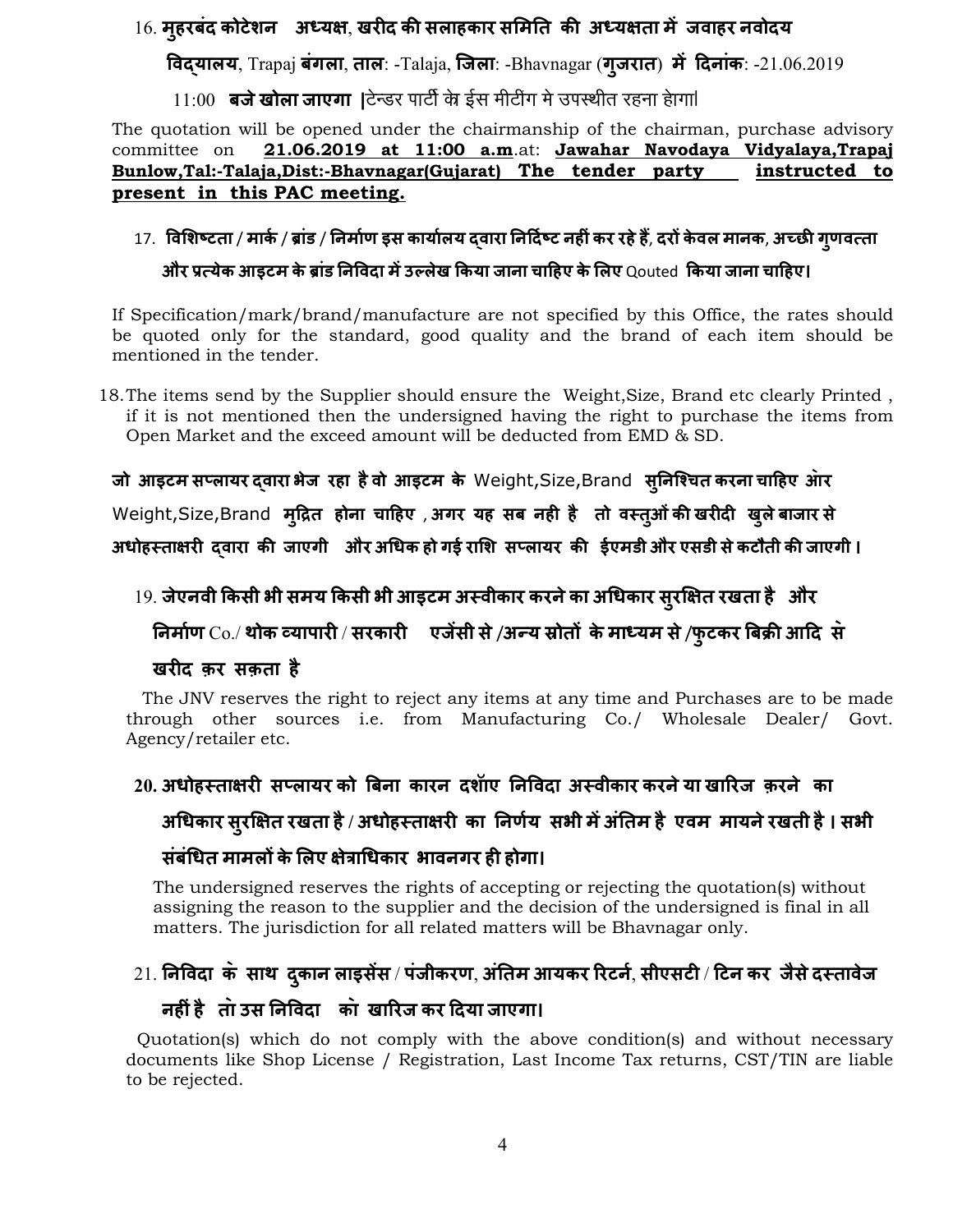22. **2बल का भुगतान** S.B.I. **केपार चेक वारा 4कया जाएगा** Rajapara Tansa **शाखा**,

### $Ra$ japara या आरटीजीएस / एनईएफटी पार्टी के बैंक खाते में ज़मा कीया जाएगा

 Payment of the bills will be made by crossed cheque of S.B.I.Rajpara Tansa Branch, Rajpara or RTGS/NEFT to concern Party's bank Account .

## **23.नूकसान /सामान ख़ा॓जा ना** / **हान पlरवहन केदौरान आपूत&कता&(सdलायर) वारा वहन 4कया जाएगा।**

Damage/Loss of articles /items, during the transportation will be borne by the supplier.

## 24. **आइटम केन वदा म\* मुsत दर** M.R.P. **स॓ अ7धक नह+ंहोनी चाहए** ,

**इस"लए यह सुनि\_चत 4कया जाए 4क Tender दर ॓ एमआरपी सेनीचेहD**, **और**

### M.R.P **पर अ7धकतम छूट पैक व0तुओंपर द+ जाए । कपनी अगर कोई व0तुओं पर ग़ीफट देती है**

## **तो वो विद्**यालय को अचूक दी जाए.

The rate in the quotation of the items should not exceed the printed rate / M.R.P. , hence it may be ensured that the rates quoted by firm are below MRP , And offer Maximum discount on M.R.P. If any free items /Gift by company you must provide with the supply of items.

## 25. **न वदाकता&सील बंद "लफाफेवारा न वदा व7धवत** D.D./B.C **केसाथ ह0ता1र 4कए )0तुत करेगा और**  $\frac{1}{2}$ दकान $\frac{1}{2}$  Liecence / पंजीकरण, अंतिम आयकर रिटर्न, सीएसटी / टिन की तरह सभी दस्तावेजों **आद**, **)धानाचाय&को संबो7धत कर** , **जवाहर नवोदय वयालय**, Trapaj **बंगला**, Ta.Talaja, **िजला: भावनगर म॓ जमा कर ॓ |**

The Tenderer shall submit the tender by sealed envelope duly signed with D.D/B.C. and all the documents like Shop Liecence /Registration, Last Income tax returns, CST/TIN etc, addressed to the Principal, Jawahar Navodaya Vidyalaya ,Trapaj Bunglow, Ta. Talaja, Dist. Bhavnagar.

26.Conditional offer other than on our terms and conditions shall not be accepted.

### **सशत&हमारेनयम और शतC पर क# तलना ु म\*अXय )0ताव 0वीकार नह+ं4कया जाएगा**

## 27. **आपूत&कता&ओंजो एक ि0थत म\*नह+ंहDसमय म\*गुणवAता क# सामpी क# आपूत&के"लए बोल+ नह+ंकरना चाहए।**

 Suppliers who may not be in a position to make timely supply of quality material Should not quote.

#### $28.$  प्रति आईटी के रूप में नियम टीडीएस बिल भ्**गतान यदि लागू से काट लिया जाएगा।**

As per I.T. rules TDS will be deducted from the bill payment if applicable.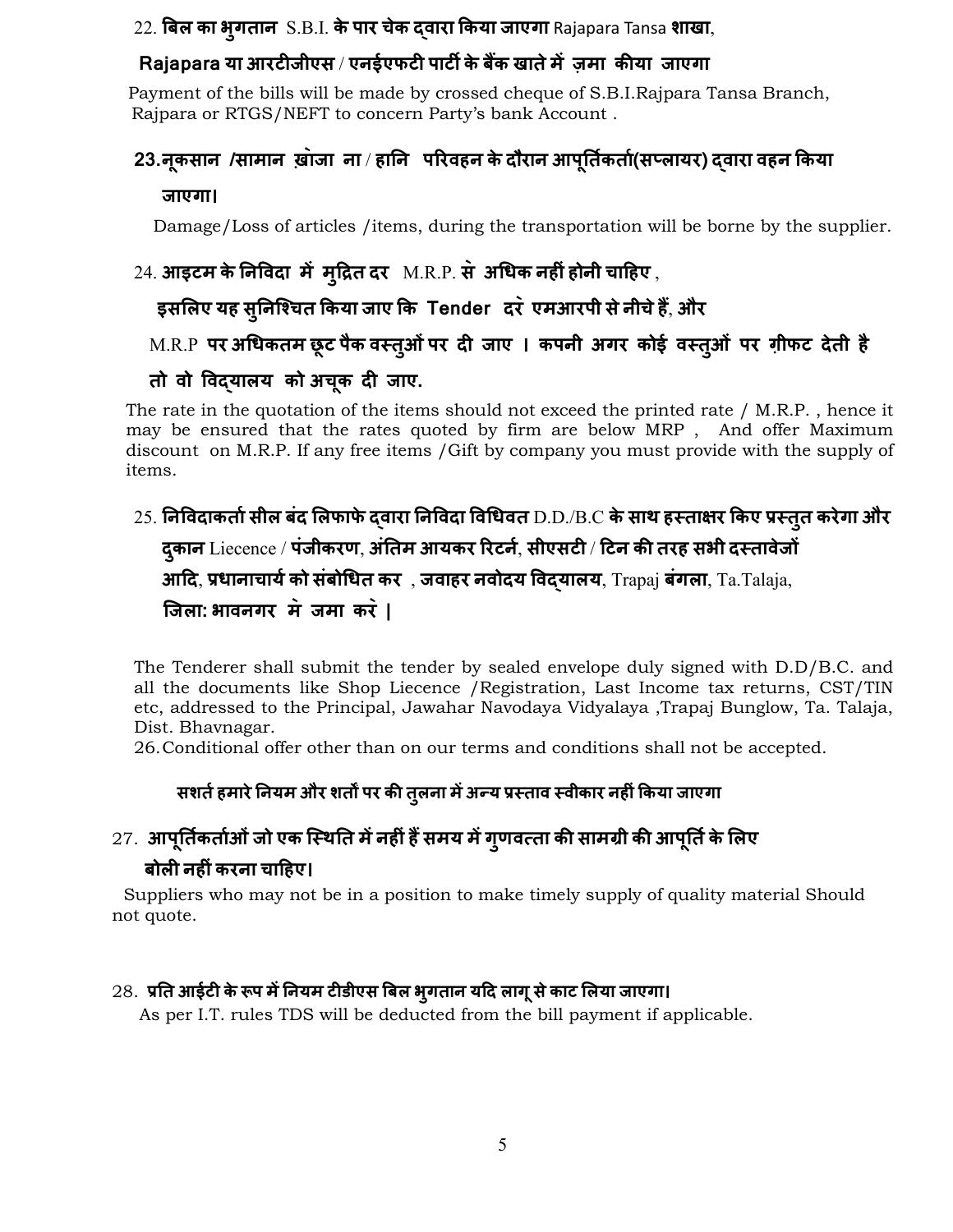## 29. अगर आप निर्धारित समय में वस्तुओं की आपूर्ति करने में विफल रहते हैं, जिनमें से प्रत्येक 10 दिनों की देर  $3$ अर्पूर्ति दंड 2% बिल से कटौती की जाएगी।

If you fail to supply the items in stipulated time given in the supply order the late supply penalty 2% of each 10 days will be deducted from the bill.

Note:-All the conditions are bilingual (Hindi/English) so tenderer can understand the condition but over all English condition are authentic because in hindi some grammatically mistake may be done in this tender conditions.

#### **PRINCIPAL**

#### $R$  सभी उपरोक्त शर्तों मेरे दवारा स्वीकार किए जाते हैं

All the above conditions are accepted by me/us.

#### स्त्री संस्कृतिक संस्कृतिक संस्कृतिक संस्कृतिक संस्कृतिक संस्कृतिक संस्कृतिक संस्कृतिक संस्कृतिक संस्कृतिक संस् **निविदाकर्ता के हस्ताक्षर फम&क# महरु** Signature of the tenderer with **Date:- दनांक**:. Seal of the firm

**Witness – 1.** - **गवाह** - 1 **Witness – 2. गवाह** - 2

Name: **नाम**: Name: **नाम**: Address: Address: Occupation: Contract of Contract of Contract of Contract of Contract of Contract of Contract of Contract of Contract of Contract of Contract of Contract of Contract of Contract of Contract of Contract of Contract of Contra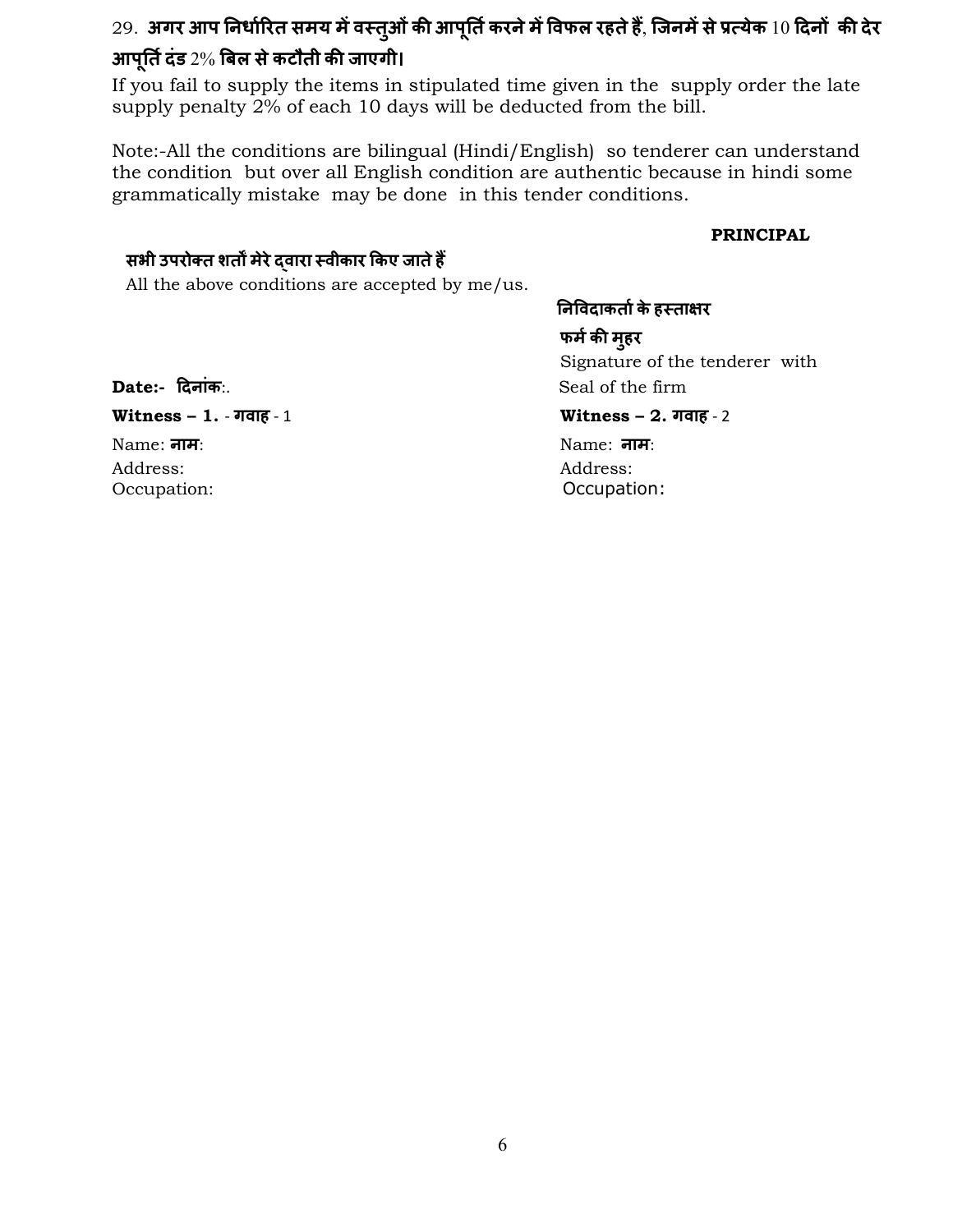#### **जवाहर नवोदय वयालय** - TRAPAJ **बंगला**, DIST.BHAVNAGAR

## वर्ष 2019-20 खेळकुट गणवेशर्व्यकेट के लिए के निविदा प्रपत्र

#### JAWAHAR NAVODAYA VIDYALAYA – TRAPAJ BUNGLOW, DIST.BHAVNAGAR TENDER FORM OF SPORTS UNIFORM/KIT ITEMS FOR THE YEAR 2019-20

**पाटÉ का नाम** Name of Party

#### **पूरा पता** Full Address

#### **फोन नंमोबाइल नंबर**

G.S.T No.

| Sr.No.         | Name of Items         | Size & Specification                                                                                                                                                                                                                                                                                                                                                | Qty     | Rate | Remarks |
|----------------|-----------------------|---------------------------------------------------------------------------------------------------------------------------------------------------------------------------------------------------------------------------------------------------------------------------------------------------------------------------------------------------------------------|---------|------|---------|
| $\mathbf{1}$   | Tracksuit             | Super poly cloth approx<br>weight 750 gms Rib 1-1 of<br>Polyester Elastic 1.25 cm of<br>Singapore pocket 2 for lower<br>2 for upper cloth pocket<br>century plus J.B. Stitching<br>polyester fiber plus nylon wire<br>colour combination navy blue<br>& red printed with back side<br>on rear J.N.V Bhavnagar &<br>N.V.S. Logo Size: 28 to 44<br><b>Common Rate</b> | 01 Set  |      |         |
| $\overline{2}$ | T Shirt               | Spun Metty Cloth with Navy<br>Blue ready made collar &<br>sleeves strip is Navy Blue<br>Colour half sleeves Royal<br>Blue, Green, Red, Yellow House<br>wise colour front side on chest<br>N.V.S Emblem & back side on<br>rear J.N.V.Bhavnagar Printed<br>with Navy blue colour as per<br>school sample Size: 28 to 44<br><b>Common Rate</b>                         | 01 Nos. |      |         |
| $\overline{3}$ | <b>Woolen Sweater</b> | Maroon Colour V Neck full<br>sleeves good quality, Oswal<br>&Co.Brand Size 28 to 44<br>Common rate                                                                                                                                                                                                                                                                  | 01 Nos. |      |         |
| 4              | Belt                  | School Belt with metal /brass<br>buckle with monogram & JNV-<br>Bhavnagar printed                                                                                                                                                                                                                                                                                   | 01 Nos. |      |         |

I/We undertake to abide by the terms & conditions of tender notice along with. **म** / **D हम शतèऔर साथ ह+ न वदा नोटस क# शतC का पालन कर ॓ग॓।**

A Demand Draft/Banker Cheque No.\_\_\_\_\_\_\_\_\_\_\_\_\_\_\_\_\_ dated\_\_\_\_\_\_\_\_\_\_\_\_\_\_\_\_\_\_\_\_\_\_ for Rs.\_\_\_\_\_\_\_\_\_\_\_ in favour of "Principal J.N.V., Trapaj Bunglow" Payable at State bank of India,Rajpara Tansa Branch (IFSC Code SBIN0011023 ), Rajpara is being attached herewith against E.M.D/S.D for the supply of SPORTS UNIFORM/KIT during the year 2019-20. Place:

Date **न निविदाकर्ता के हस्ताक्षर फम&क# मुहर केसाथ**

 Signature of the tenderer with Seal of the firm